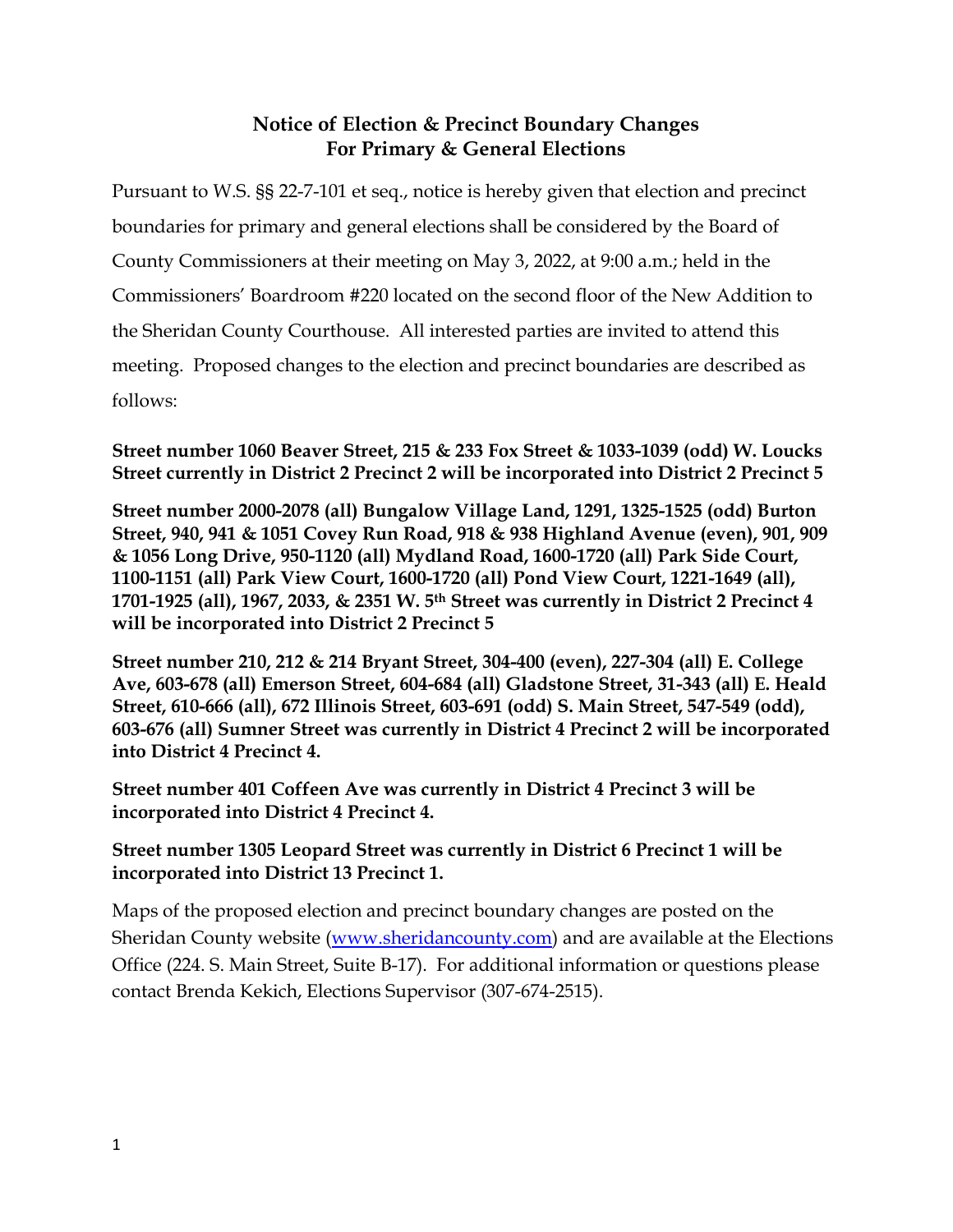## **POLLING LOCATIONS DISTRICTS and PRECINCTS SHERIDAN COUNTY, WYOMING**

| Dist.        | <u>Prec.</u> | <b>Polling Place</b>                         | <b>Address</b>                  |
|--------------|--------------|----------------------------------------------|---------------------------------|
| 1            | $\mathbf{1}$ | <b>Ed Hammer Inc</b>                         | 107 East Alger-Sheridan         |
| $\mathbf{2}$ | $\mathbf{1}$ | <b>Exhibit Hall (Sagebrush)</b>              | 1753 Victoria-Fairgrounds       |
| 2            | $\mathbf{2}$ | <b>Exhibit Hall (Senior Citizens Center)</b> | 1753 Victoria-Sheridan          |
| 2            | 3            | <b>Exhibit Hall (Sagebrush 2)</b>            | 1753 Victoria-Fairgrounds       |
| 2            | 4            | <b>Exhibit Hall (Senior Citizens Center)</b> | 1753 Victoria St.-Sheridan      |
| 2            | 5            | <b>Exhibit Hall (Highland)</b>               | 1753 Victoria-Fairgrounds       |
| 3            | $\mathbf{2}$ | <b>County Courthouse</b>                     | 224 S. Main-Sheridan            |
| 3            | 3            | Holy Name Church (St. Peters)                | 260 E. Loucks Street-Sheridan   |
| 3            | 4            | <b>The Rock Church</b>                       | 1100 Big Horn Ave-Sheridan      |
| 3            | 5.           | <b>Calvary Baptist Church</b>                | Big Horn Ave & Navajo-Sheridan  |
| 4            | $\mathbf{2}$ | <b>Culligan of Sheridan</b>                  | 1831 S. Sheridan Ave.-Sheridan  |
| 4            | 3            | <b>Holy Name Church</b>                      | 260 E. Loucks Street-Sheridan   |
| 4            | 4            | <b>Holy Name Church</b>                      | 260 E. Loucks Street-Sheridan   |
| 5            | 1            | <b>Tourist Information Center</b>            | I-90 off 5 <sup>th</sup> Street |
| 6            | 1            | <b>Bethesda Worship Center</b>               | 5135 Coffeen Ave-Sheridan       |
| 7            | $\mathbf{1}$ | <b>Beckton School</b>                        | <b>4 Beckton Road</b>           |
| 8            | $\mathbf{1}$ | <b>Story Woman's Club</b>                    | 28 North Piney Road             |
| 9            | 1            | <b>Clearmont Fire Hall (Arvada)</b>          | Arvada                          |
| 10           | $\mathbf{1}$ | <b>Clearmont Town Hall</b>                   | <b>Clearmont</b>                |
| 11           | $\mathbf{1}$ | <b>Bethesda Worship Center</b>               | 5135 Coffeen Ave.-Sheridan      |
| 12           | $\mathbf{1}$ | <b>Big Horn Women's Club</b>                 | 314 S. Second-Big Horn          |
| 13           | $\mathbf{1}$ | <b>Exhibit Hall (Church)</b>                 | 1753 Victoria-Fairgrounds       |